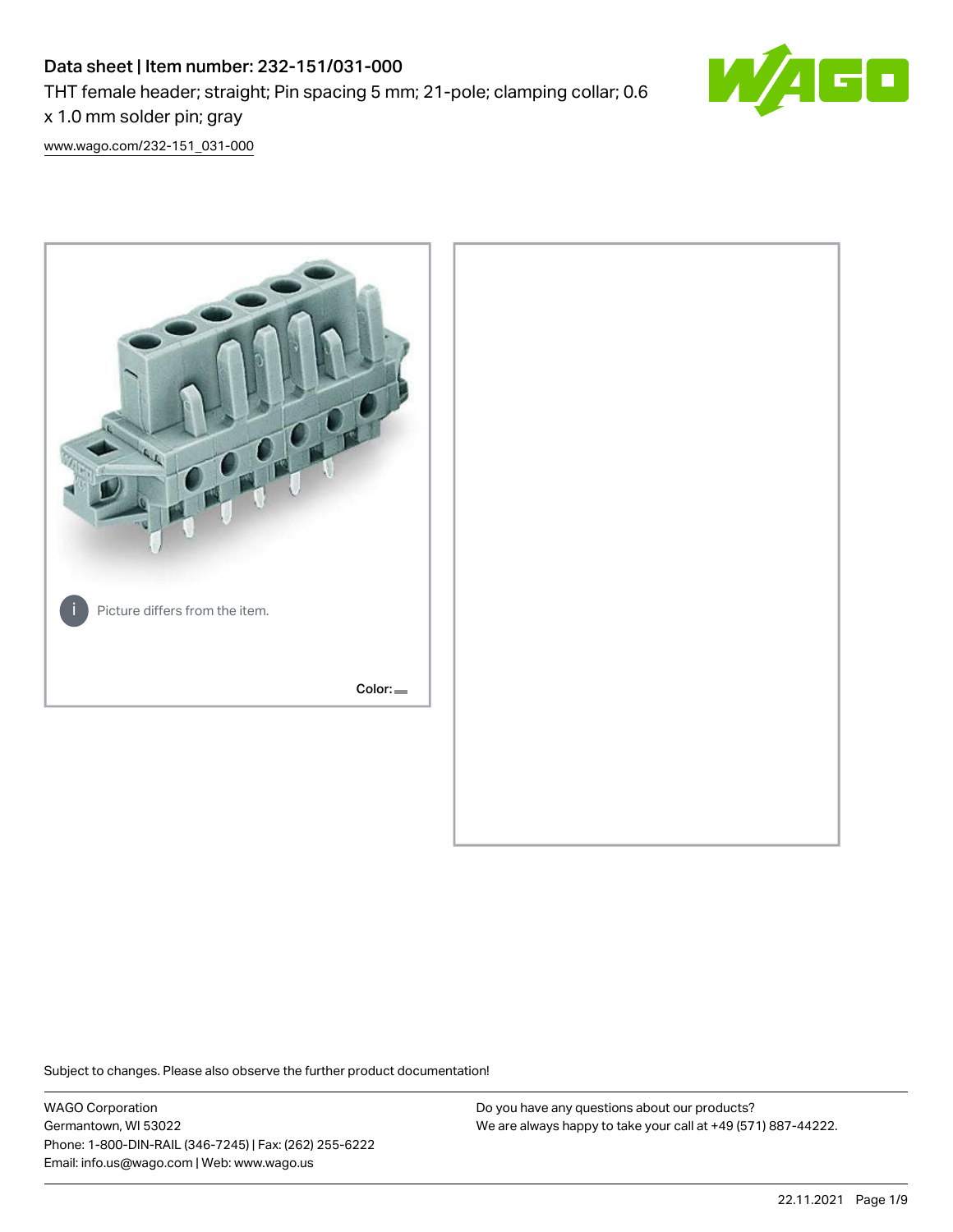



L = pole no. x pin spacing

 $L_1 = L + 3$  mm

 $L_2 = L + 8.8$  mm

 $L_3 = L + 14.8$  mm

2- to 3-pole female connectors – one latch only

### Item description

**Horizontal or vertical PCB mounting via straight or angled solder pins** 

Subject to changes. Please also observe the further product documentation! For board-to-board and board-to-wire connections

WAGO Corporation Germantown, WI 53022 Phone: 1-800-DIN-RAIL (346-7245) | Fax: (262) 255-6222 Email: info.us@wago.com | Web: www.wago.us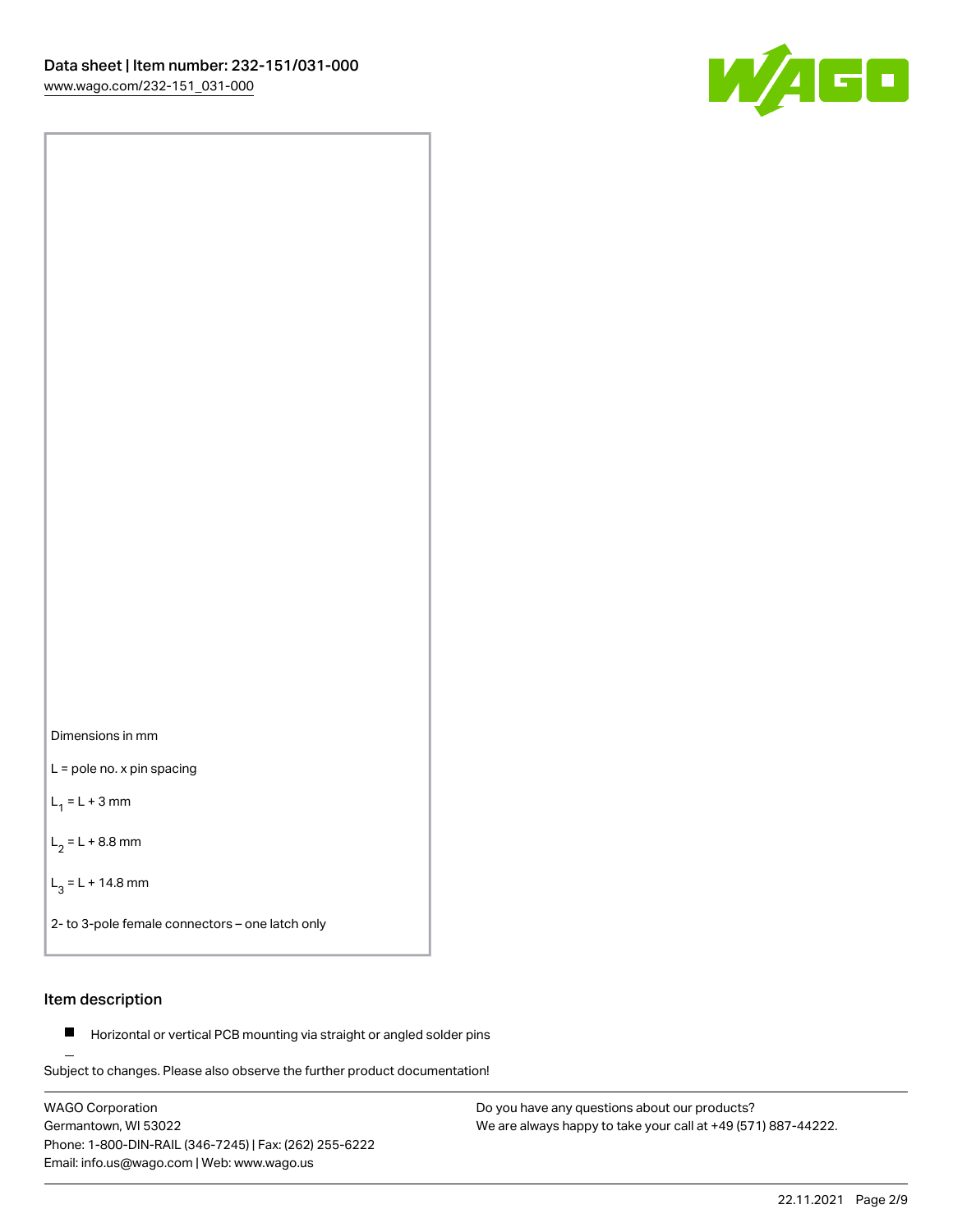

- For board-to-board and board-to-wire connections
- $\blacksquare$ Touch-proof PCB outputs
- $\blacksquare$ Easy-to-identify PCB inputs and outputs
- $\blacksquare$ With coding fingers

### Data **Notes**

| Safety information 1 | The <i>MCS – MULTI CONNECTION SYSTEM</i> includes connectors<br>without breaking capacity in accordance with DIN EN 61984. When<br>used as intended, these connectors must not be connected<br>/disconnected when live or under load. The circuit design should<br>ensure header pins, which can be touched, are not live when<br>unmated. |
|----------------------|--------------------------------------------------------------------------------------------------------------------------------------------------------------------------------------------------------------------------------------------------------------------------------------------------------------------------------------------|
| Variants:            | Other pole numbers<br>3.8 mm pin projection for male headers with straight solder pins<br>Gold-plated or partially gold-plated contact surfaces<br>Other versions (or variants) can be requested from WAGO Sales or<br>configured at https://configurator.wago.com/                                                                        |

## Electrical data

### IEC Approvals

| Ratings per                 | IEC/EN 60664-1                                                        |
|-----------------------------|-----------------------------------------------------------------------|
| Rated voltage (III / 3)     | 320 V                                                                 |
| Rated surge voltage (III/3) | 4 <sub>k</sub> V                                                      |
| Rated voltage (III/2)       | 320 V                                                                 |
| Rated surge voltage (III/2) | 4 <sub>k</sub> V                                                      |
| Nominal voltage (II/2)      | 630 V                                                                 |
| Rated surge voltage (II/2)  | 4 <sub>kV</sub>                                                       |
| Rated current               | 12A                                                                   |
| Legend (ratings)            | $(III / 2)$ $\triangle$ Overvoltage category III / Pollution degree 2 |

### UL Approvals

| Approvals per                  | UL 1059 |
|--------------------------------|---------|
| Rated voltage UL (Use Group B) | 300 V   |
| Rated current UL (Use Group B) | 15A     |
| Rated voltage UL (Use Group D) | 300 V   |
| Rated current UL (Use Group D) | 10 A    |

Subject to changes. Please also observe the further product documentation!

| <b>WAGO Corporation</b>                                | Do you have any questions about our products?                 |
|--------------------------------------------------------|---------------------------------------------------------------|
| Germantown, WI 53022                                   | We are always happy to take your call at +49 (571) 887-44222. |
| Phone: 1-800-DIN-RAIL (346-7245)   Fax: (262) 255-6222 |                                                               |
| Email: info.us@wago.com   Web: www.wago.us             |                                                               |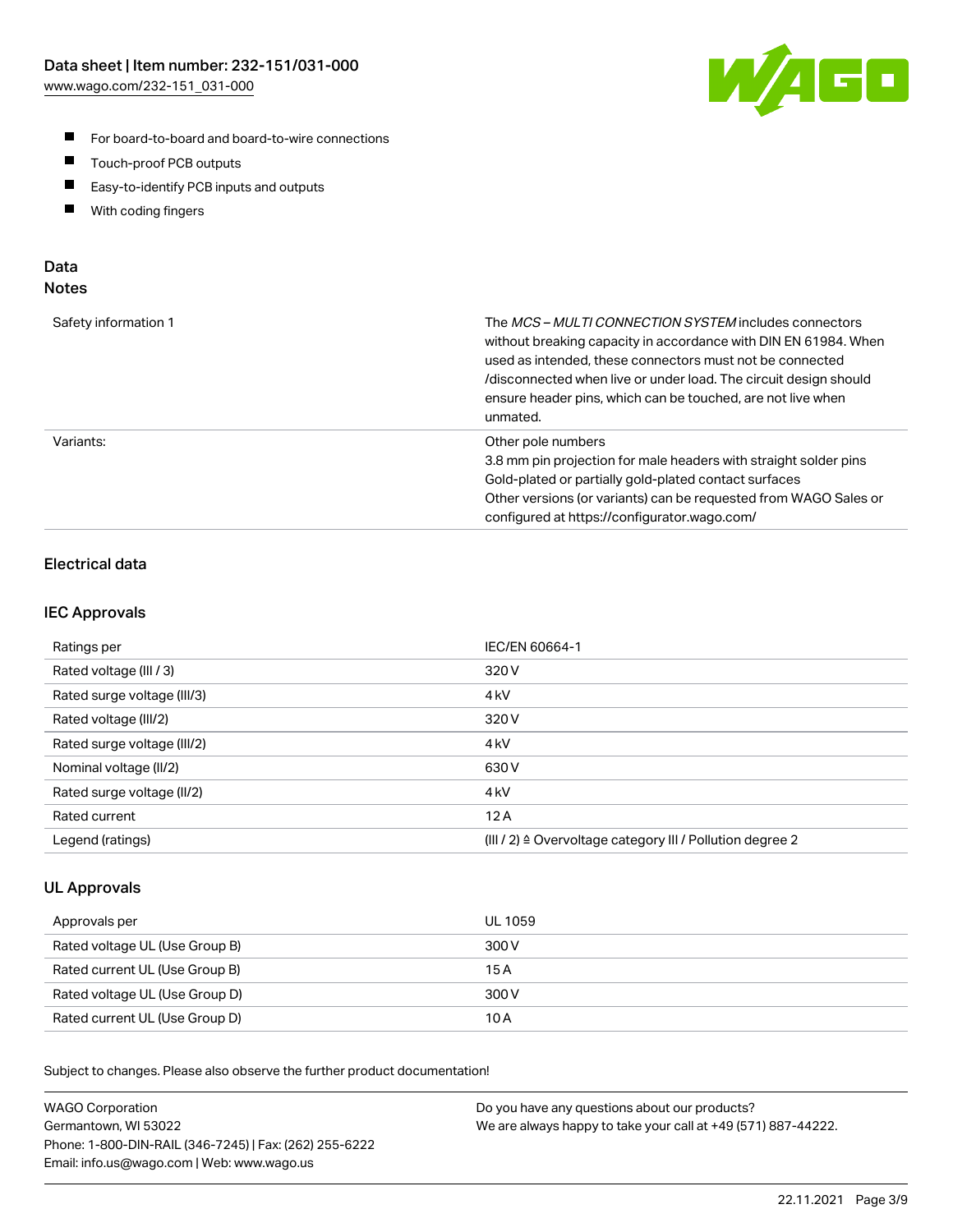

### Ratings per UL

| Rated voltage UL 1977                | COO V<br>ור |
|--------------------------------------|-------------|
| <b>Rated</b><br>UL 1977<br>curront l | _____       |

### CSA Approvals

| Approvals per                   | CSA   |
|---------------------------------|-------|
| Rated voltage CSA (Use Group B) | 300 V |
| Rated current CSA (Use Group B) | 15 A  |
| Rated voltage CSA (Use Group D) | 300 V |
| Rated current CSA (Use Group D) | 10 A  |

#### Connection data

| Total number of potentials |  |
|----------------------------|--|
| Number of connection types |  |
| Number of levels           |  |

#### Connection 1

| Number of poles | $\sim$ |
|-----------------|--------|
|                 |        |

# Physical data

| Pin spacing                          | 5 mm / 0.197 inch          |
|--------------------------------------|----------------------------|
| Width                                | 119.8 mm / 4.717 inch      |
| Height                               | 23.25 mm / 0.915 inch      |
| Height from the surface              | 18.25 mm / 0.719 inch      |
| Depth                                | 11.6 mm / 0.457 inch       |
| Solder pin length                    | 5 mm                       |
| Solder pin dimensions                | $0.6 \times 1$ mm          |
| Drilled hole diameter with tolerance | $1.3$ <sup>(+0.1)</sup> mm |

# Mechanical data

| Mounting type | Mounting flange                         |
|---------------|-----------------------------------------|
| Mounting type | Feed-through mounting<br>Panel mounting |

Subject to changes. Please also observe the further product documentation!

| <b>WAGO Corporation</b>                                | Do you have any questions about our products?                 |
|--------------------------------------------------------|---------------------------------------------------------------|
| Germantown, WI 53022                                   | We are always happy to take your call at +49 (571) 887-44222. |
| Phone: 1-800-DIN-RAIL (346-7245)   Fax: (262) 255-6222 |                                                               |
| Email: info.us@wago.com   Web: www.wago.us             |                                                               |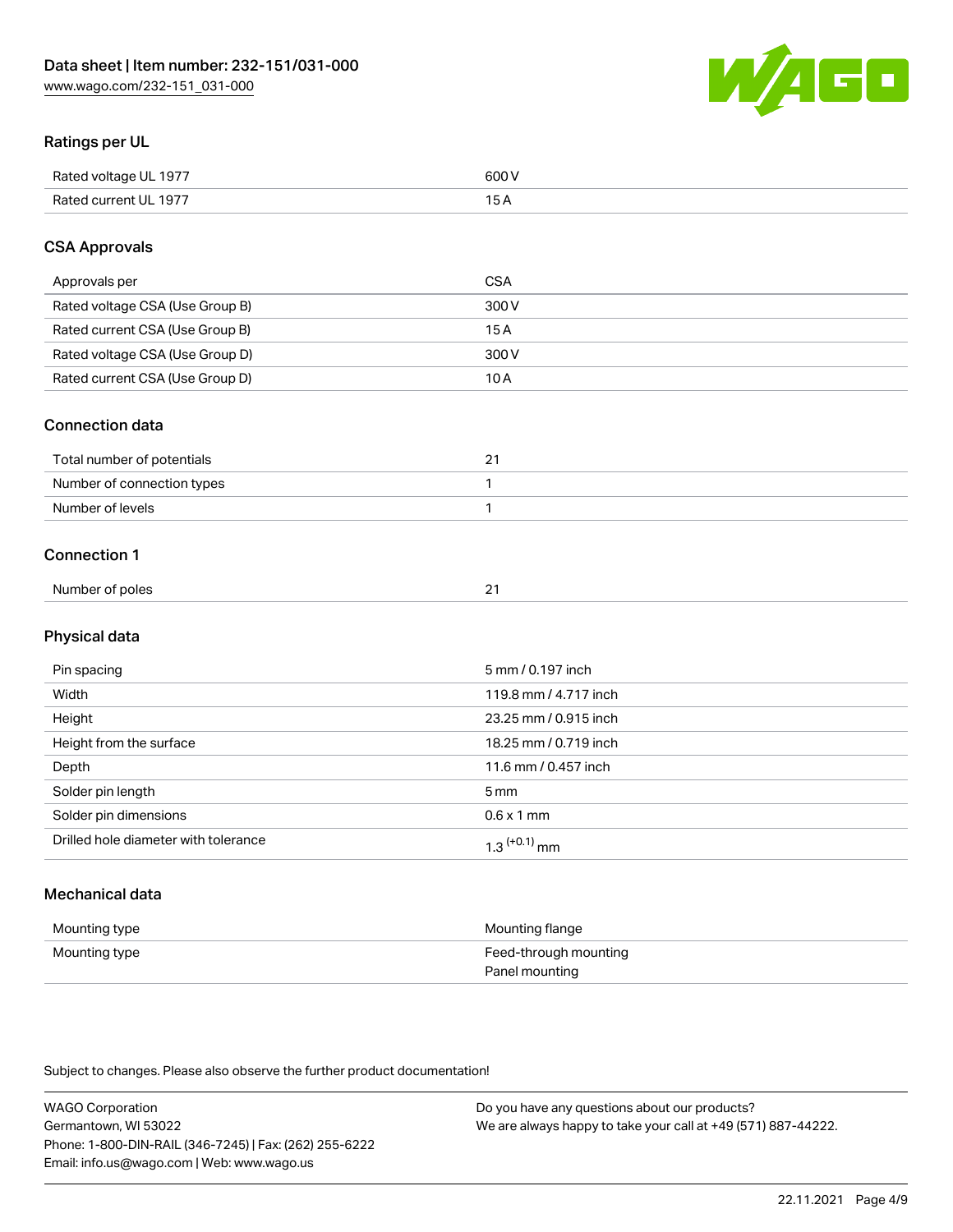

#### Plug-in connection

| Contact type (pluggable connector) | Female header |
|------------------------------------|---------------|
| Connector (connection type)        | for PCB       |
| Mismating protection               | No            |
| Mating direction to the PCB        | $90^{\circ}$  |
| Locking of plug-in connection      | Without       |

## PCB contact

| PCB Contact                         | тнт                                        |
|-------------------------------------|--------------------------------------------|
| Solder pin arrangement              | over the entire female connector (in-line) |
| Number of solder pins per potential |                                            |

#### Material data

| Color                       | gray             |
|-----------------------------|------------------|
| Material group              |                  |
| Insulation material         | Polyamide (PA66) |
| Flammability class per UL94 | V <sub>0</sub>   |
| Contact material            | Copper alloy     |
| Contact plating             | tin-plated       |
| Fire load                   | 0.356 MJ         |
| Weight                      | 20 <sub>g</sub>  |

#### Environmental requirements

| Limit temperature range | $-60+85 °C$ |  |
|-------------------------|-------------|--|
|-------------------------|-------------|--|

#### Commercial data

| PU (SPU)              | 10 Stück      |
|-----------------------|---------------|
| Packaging type        | box           |
| Country of origin     | <b>DE</b>     |
| <b>GTIN</b>           | 4055143575539 |
| Customs tariff number | 85366990990   |

### Approvals / Certificates

#### Ship Approvals

**Certificate** 

Subject to changes. Please also observe the further product documentation!

WAGO Corporation Germantown, WI 53022 Phone: 1-800-DIN-RAIL (346-7245) | Fax: (262) 255-6222 Email: info.us@wago.com | Web: www.wago.us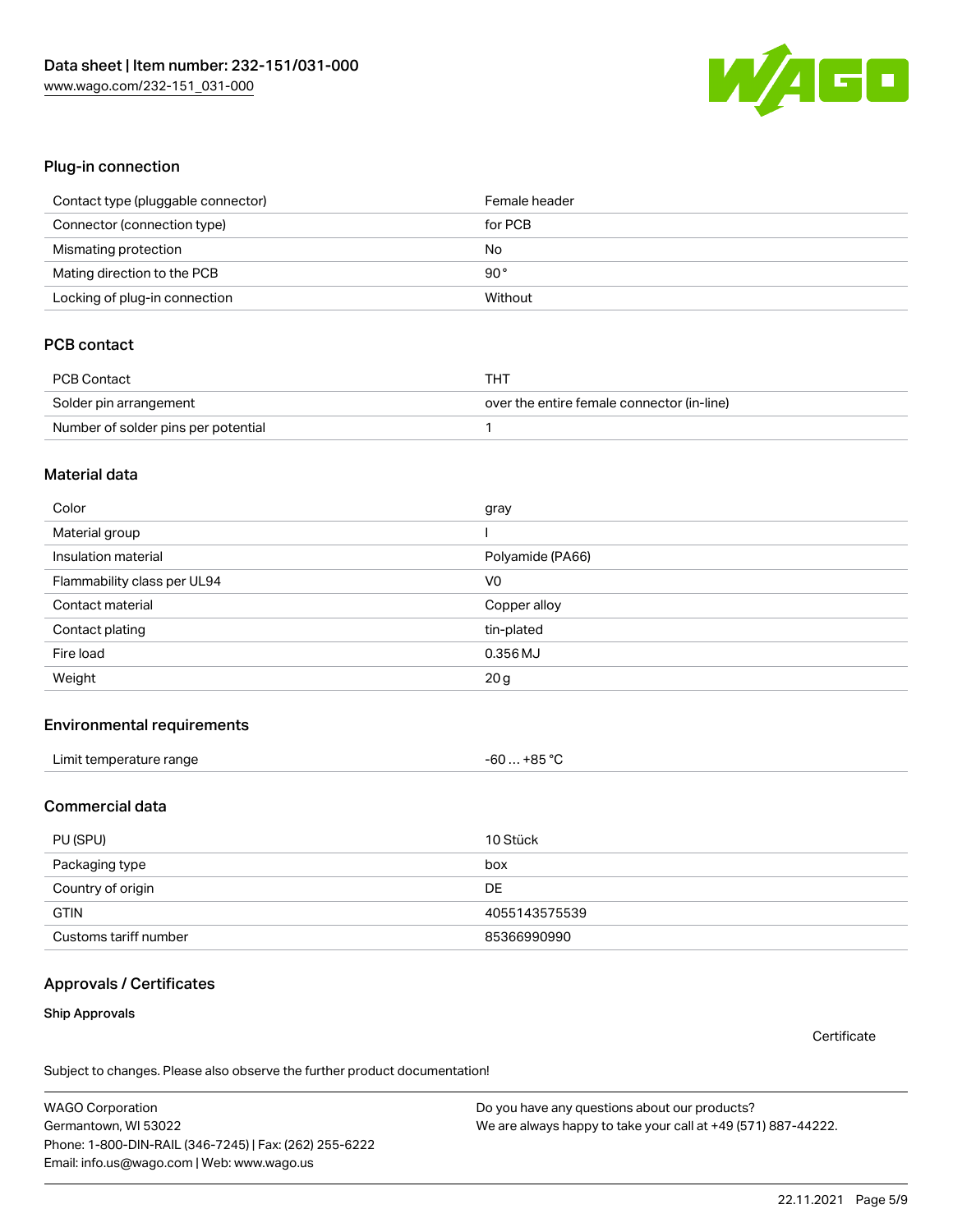[www.wago.com/232-151\\_031-000](http://www.wago.com/232-151_031-000)



| Logo                | Approval                                                | <b>Additional Approval Text</b> | name                                |
|---------------------|---------------------------------------------------------|---------------------------------|-------------------------------------|
| ABS                 | <b>ABS</b><br>American Bureau of Shipping               |                                 | $19 -$<br>HG15869876-<br><b>PDA</b> |
| <b>BUREAU</b>       | <b>BV</b><br>Bureau Veritas S.A.                        | IEC 60998                       | 11915/D0 BV                         |
|                     | <b>DNV GL</b><br>Det Norske Veritas, Germanischer Lloyd | $\overline{\phantom{a}}$        | TAE 000016Z                         |
| <b>UL-Approvals</b> |                                                         |                                 |                                     |

|        |                                |                                 | Certificate |
|--------|--------------------------------|---------------------------------|-------------|
| Logo   | Approval                       | <b>Additional Approval Text</b> | name        |
|        | UR                             | <b>UL 1977</b>                  | E45171      |
| J<br>◡ | Underwriters Laboratories Inc. |                                 |             |

# Counterpart



Item no.231-621 nem 10.231-021<br>Male connector; 21-pole; Pin spacing 5 mm; gray [www.wago.com/231-621](https://www.wago.com/231-621)

### Optional accessories

| Mounting                   |                                                    |                      |
|----------------------------|----------------------------------------------------|----------------------|
| Mounting accessories       |                                                    |                      |
|                            | Item no.: 209-147                                  | www.wago.com/209-147 |
|                            | Self-tapping screw                                 |                      |
|                            | Item no.: 231-194                                  |                      |
|                            | Self-tapping screw; B 2.2x13, fixing hole 1.8 mm Ø | www.wago.com/231-194 |
|                            | Item no.: 231-195                                  |                      |
|                            | Screw with nut; M2x12; for fixing element          | www.wago.com/231-195 |
|                            | Item no.: 231-295                                  |                      |
|                            | Screw with nut                                     | www.wago.com/231-295 |
| <b>Testing accessories</b> |                                                    |                      |
| Testing accessories        |                                                    |                      |

Subject to changes. Please also observe the further product documentation!

WAGO Corporation Germantown, WI 53022 Phone: 1-800-DIN-RAIL (346-7245) | Fax: (262) 255-6222 Email: info.us@wago.com | Web: www.wago.us Do you have any questions about our products? We are always happy to take your call at +49 (571) 887-44222.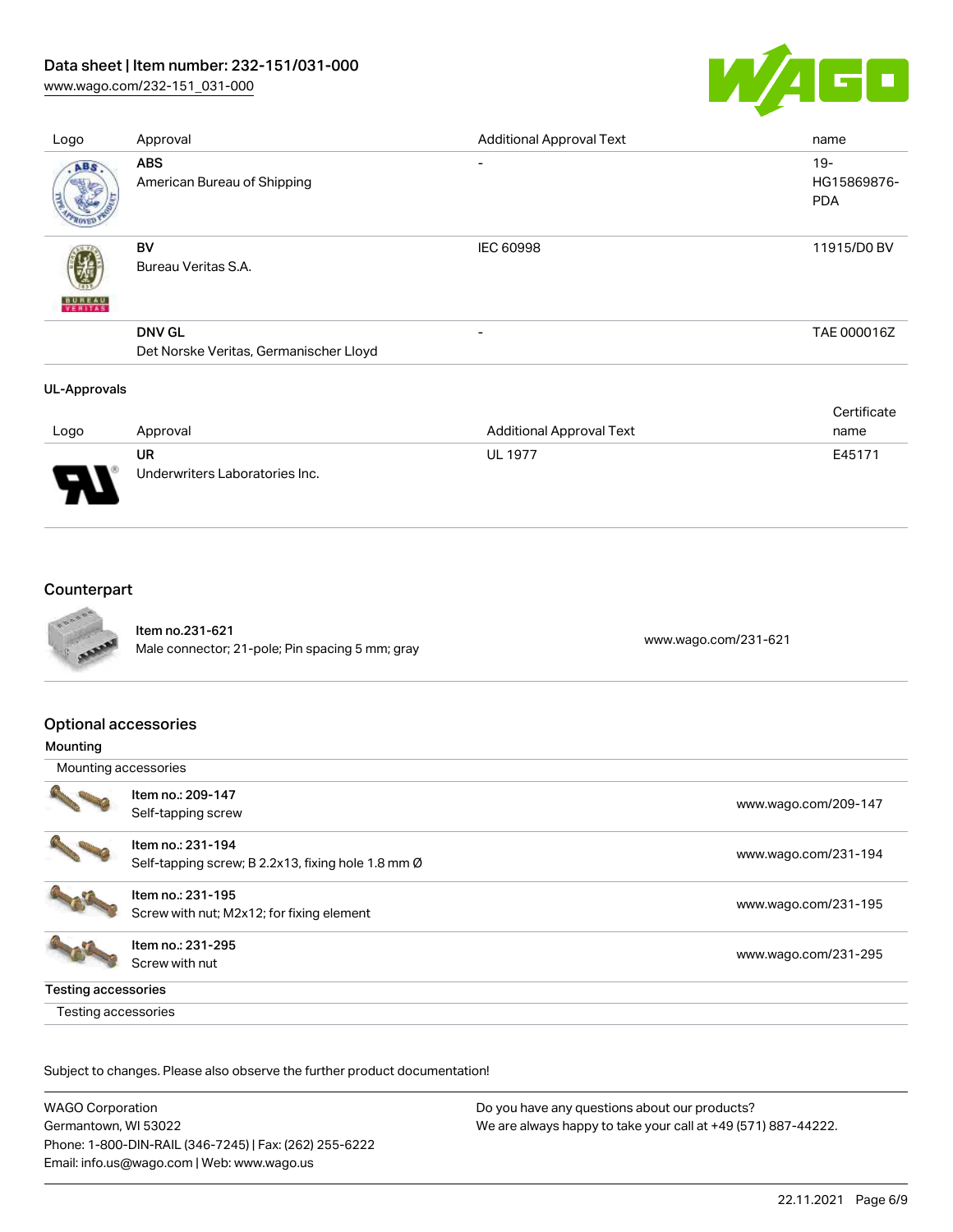



Item no.: 210-136 Test plug; 2 mm Ø; with 500 mm cable

| www.wago.com/210-136 |
|----------------------|
|----------------------|

| Item no.: 231-661<br>Test plugs for female connectors; for 5 mm and 5.08 mm pin spacing; 2,50 mm <sup>2</sup> ; light gray                                                                                     |            | www.wago.com/231-661 |          |
|----------------------------------------------------------------------------------------------------------------------------------------------------------------------------------------------------------------|------------|----------------------|----------|
| <b>Downloads</b><br><b>Documentation</b>                                                                                                                                                                       |            |                      |          |
| <b>Additional Information</b>                                                                                                                                                                                  |            |                      |          |
| Technical explanations                                                                                                                                                                                         | 2019 Apr 3 | pdf<br>2.0 MB        | Download |
| <b>CAD files</b>                                                                                                                                                                                               |            |                      |          |
| CAD data                                                                                                                                                                                                       |            |                      |          |
| 2D/3D Models 232-151/031-000                                                                                                                                                                                   |            | URL                  | Download |
| <b>PCB Design</b>                                                                                                                                                                                              |            |                      |          |
| Symbol and Footprint 232-151/031-000<br>CAx data for your PCB design, consisting of "schematic symbols and PCB footprints",<br>allow easy integration of the WAGO component into your development environment. |            | URL                  | Download |
| Supported formats:                                                                                                                                                                                             |            |                      |          |
| п<br>Accel EDA 14 & 15                                                                                                                                                                                         |            |                      |          |
| Altium 6 to current version                                                                                                                                                                                    |            |                      |          |
| ш<br>Cadence Allegro                                                                                                                                                                                           |            |                      |          |
| ш<br>DesignSpark                                                                                                                                                                                               |            |                      |          |
| Eagle Libraries                                                                                                                                                                                                |            |                      |          |
| KiCad                                                                                                                                                                                                          |            |                      |          |
| Mentor Graphics BoardStation                                                                                                                                                                                   |            |                      |          |
| ш<br>Mentor Graphics Design Architect                                                                                                                                                                          |            |                      |          |
| п<br>Mentor Graphics Design Expedition 99 and 2000                                                                                                                                                             |            |                      |          |
| OrCAD 9.X PCB and Capture<br>ш                                                                                                                                                                                 |            |                      |          |
| п<br>PADS PowerPCB 3, 3.5, 4.X, and 5.X                                                                                                                                                                        |            |                      |          |
| PADS PowerPCB and PowerLogic 3.0                                                                                                                                                                               |            |                      |          |
| щ<br>PCAD 2000, 2001, 2002, 2004, and 2006                                                                                                                                                                     |            |                      |          |
| ш<br>Pulsonix 8.5 or newer                                                                                                                                                                                     |            |                      |          |
| Subject to changes. Please also observe the further product documentation!                                                                                                                                     |            |                      |          |

WAGO Corporation Germantown, WI 53022 Phone: 1-800-DIN-RAIL (346-7245) | Fax: (262) 255-6222 Email: info.us@wago.com | Web: www.wago.us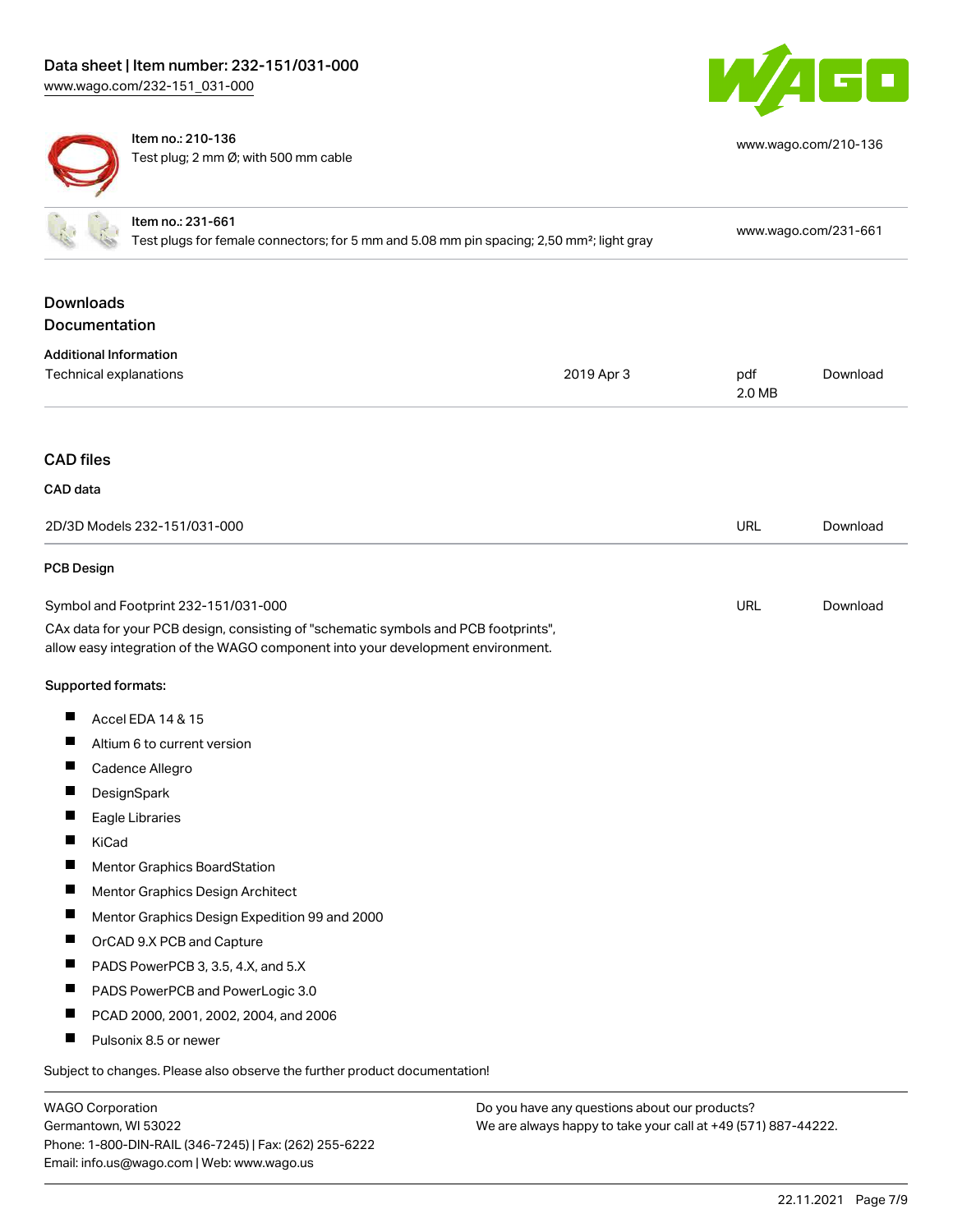

- $\blacksquare$ STL
- $\blacksquare$ 3D STEP
- $\blacksquare$ TARGET 3001!
- $\blacksquare$ View Logic ViewDraw
- $\blacksquare$ Quadcept
- $\blacksquare$ Zuken CadStar 3 and 4
- $\blacksquare$ Zuken CR-5000 and CR-8000

PCB Component Libraries (EDA), PCB CAD Library Ultra Librarian

#### CAE data

| ZUKEN Portal 232-151/031-000                                                                              | URL | Download |
|-----------------------------------------------------------------------------------------------------------|-----|----------|
| <b>Environmental Product Compliance</b>                                                                   |     |          |
| <b>Compliance Search</b>                                                                                  |     |          |
| Environmental Product Compliance 232-151/031-000                                                          | URL | Download |
| THT female header; straight; Pin spacing 5 mm; 21-pole; clamping collar; 0.6 x 1.0 mm<br>solder pin; gray |     |          |

#### Installation Notes

#### Application

The innovative flange design provides standard panel mounting options or various through-panel mounting configurations. Depending on the type of application and flange, female headers can be used either for through-panel or flush mounted applications.

Subject to changes. Please also observe the further product documentation! Product family

WAGO Corporation Germantown, WI 53022 Phone: 1-800-DIN-RAIL (346-7245) | Fax: (262) 255-6222 Email: info.us@wago.com | Web: www.wago.us